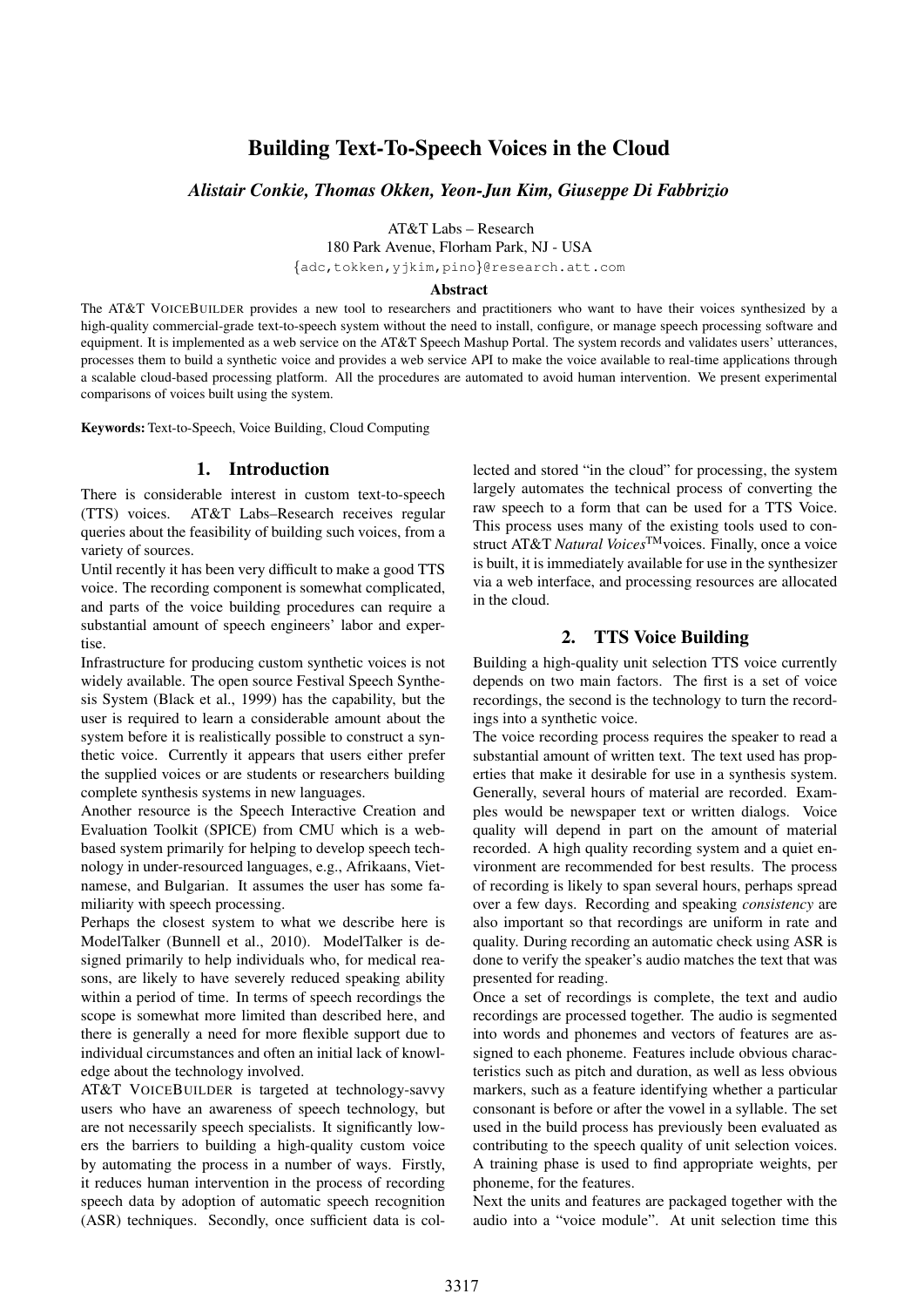voice module is called upon to provide suitable units that are then evaluated for synthesis. The best available sequence of audio units is then concatenated together and output.

#### 3. System Implementation

Figure 1 shows the overall system architecture. AT&T VOICEBUILDER is part of a larger speech processing framework publicly available on the AT&T network cloud and accessible through the Speech Mashup Portal (Di Fabbrizio et al., 2009). All the speech processing and speech synthesis components (Figure 1, the three boxes in green on the right) are interfaced to the external world through the Speech Mashup Manager (SMM) and accessible as standard web services via a REST-style interface (Fielding, 2000) as well as a web browser graphical interface.



Figure 1: AT&T VOICEBUILDER architecture

The AT&T VOICEBUILDER page uses a Java applet hosted in the user's browser to record and upload speech. Realtime recording and network streaming is managed transparently by the applet.

After each recording is uploaded, it transfers the recorded utterance to AT&T *WATSON*SM ASR (Goffin et al., 2005) to match the spoken utterance with the expected text.

The ASR includes a noise and garbage model to detect poor recording conditions as well as a language model designed to report spoken utterances that deviate from the expected sequence of phonemes. If a recording receives a low *confidence score* from ASR, the user can record the sentence again till the quality is satisfactory. During a recording session reference utterance recordings can be played back to reduce discrepancies between what the system expected and what a speaker actually utters.

The system also allows users to create audio recordings themselves, if they prefer, and upload them in batch mode. In this case, users may achieve better audio quality from their submissions, but don't benefit from the interactive checking.

Once a sufficiently large number of sentences have been recorded with sufficiently good scores, the user can launch the voice building procedure by clicking a button on the AT&T VOICEBUILDER page. The procedure can continue running in the background even after the user logs off from the portal. The user can monitor the status of the current AT&T VOICEBUILDER process at any time, and cancel or restart it if necessary. When the AT&T VOICEBUILDER has completed successfully, it deposits the generated voice files in the user's section of the SMM file system, along with the user's audio recordings, ASR grammars, and log files. The voice can then be tested using the portal's 'TTS Test' page, and used via the portal's TTS REST-based web service.

## 4. Current Status

Users can access the AT&T VOICEBUILDER system and create or manage their TTS voices by registering an AT&T Speech Mashup account with a standard web browser. Among many applications on the SMM, the AT&T VOICE-BUILDER menu can be found on the 'TTS test' application. As shown in Figure 2 (a), users can name their TTS voices and record the given prompt one at a time or upload speakers' audio in bulk. For each utterance, there are two play buttons: one to play back the current user's recording, and the second to listen to the reference recording from a professional speaker.

Figure 2 (b) shows the list of the whole recording session so that users can confirm their audio before they start the voice building procedure. The current system allows users to submit audio for the given text only. Finally, there is a button to create a custom TTS voice on the left corner of the web-page. An e-mail notification will be delivered at the completion of the procedure. The whole build procedure usually takes around 2–3 hours on the AT&T cloud computing environment.

#### 5. Evaluation

We conducted three experiments to compare the AT&T VOICEBUILDER system with the Festival system and Festival system voices. Listeners were asked to rate examples of synthetic speech. Ten sentences from the Harvard (IEEE Subcommittee on Subjective Measurements, 1969) phonetically-balanced sentence set were selected as input text for the synthesizer (see Table 1). The same set of sentences was used for all three experiments. Sentences were presented in pairs, with the order of the sentences within pairs randomized. Additionally the order in which sentence pairs were presented was randomized.

| Prompt                  | Text                                          |
|-------------------------|-----------------------------------------------|
| harvard_151             | The empty flask stood on the tin tray.        |
| harvard_152             | A speedy man can beat this track mark.        |
| harvard_153             | He broke a new shoelace that day.             |
| harvard 154             | The coffee stand is too high for the couch.   |
| harvard_155             | The urge to write short stories is rare.      |
| harvard_156             | The pencils have all been used.               |
| harvard_157             | The pirates seized the crew of the lost ship. |
| harvard <sub>-158</sub> | We tried to replace the coin but failed.      |
| harvard_159             | She sewed the torn coat quite neatly.         |
| harvard_160             | The sofa cushion is red and of light weight.  |

Table 1: Ten test sentences selected from the Harvard set of phonetically-balanced sentences

Subjects were web-users who visited the test page and submitted responses to the questions.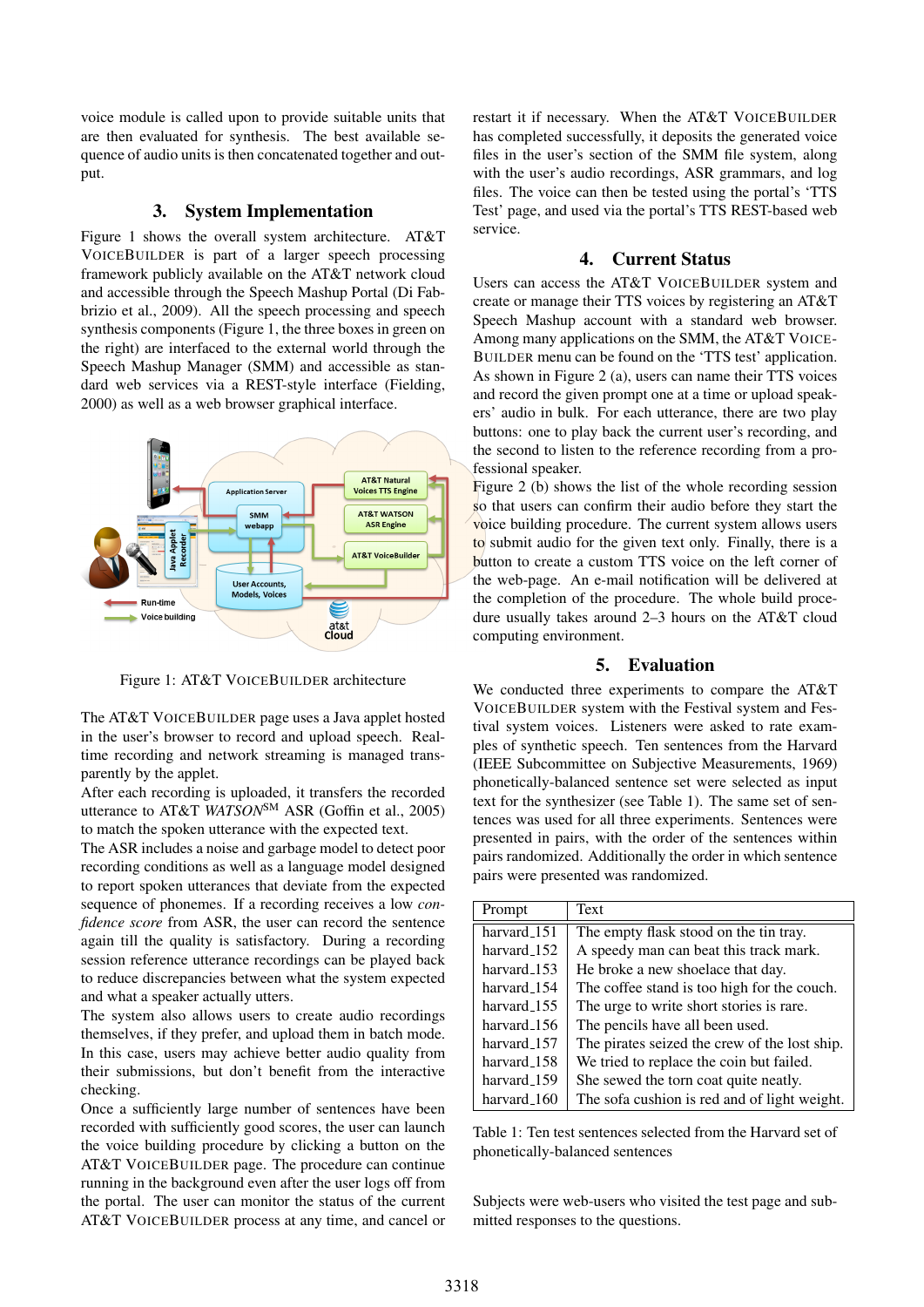

(a) Figure 2: The AT&T VOICEBUILDER web interface  $(b)$ 

The tests were web-based A/B comparisons on a 5 point scale. The five choices were: Strongly prefer A (A++), Prefer A (A+), No preference, Prefer B (B+), or Strongly prefer B (B++). Apart from the audio judgments, subjects were asked two additional questions. First, whether they listened via headphones or loudspeaker. Second, whether they considered themselves a native speaker of English or not.

Evaluation was done using Comparative Mean Opinion Score (CMOS). CMOS measures the average score for a stimulus or group of stimuli, where we assign "Strongly prefer" a value of 2 and "No preference" a value of 0. A strong preference for one of a pair corresponds to a strong negative preference for the other.

#### 5.1. First Test

The first experiment involved comparing the Festival "nitech us slt arctic hts" female voice with a voice built from the ARCTIC "SLT" speech database (Kominek and Black, 2004) using the AT&T VOICEBUILDER framework. Both voices are based on the same recorded speech database. The Festival voice was chosen because it is the default on the test system which was a Linux distribution running RedHat Fedora 12 (Constantine).

Test one had 77 participants, 59 (77%) were native speakers of English, 34 (44%) listened via headphones, 43 (56%) via loudspeaker(s). The overall result was a CMOS score of 1.32 (on a -2 to 2 scale) for the AT&T VOICEBUILDER system. (The corresponding score for the Festival system was -1.32).

This large difference can probably be attributed to the signal processing used by the Festival voice.

Breaking down the results according to scores in Figure 3, there are many responses showing a preference for the SLT (non-Festival) voice (1 and 2), and very few responses indicating a preference for the Festival voice (-2 to 0).

Looking in more detail at the per-sentence results we see in Figure 4, there is a degree of variability among individual sentences but the results indicate a consistent preference for the SLT (non-Festival) voice.

There is only a very slight order bias effect with a CMOS preference of 0.036 for the second member of a pair, pre-



Figure 3: Experiment 1 score distribution for the mashup voice



Figure 4: Experiment 1 per-sentence CMOS variation for the mashup voice

sumably because the stimuli were notably different.

#### 5.2. Second Test

The second test compared two voices built with the AT&T VOICEBUILDER. One voice used 300 sentences from the ARCTIC database male voice "BDL" and the second female voice "AS" was built using the AT&T VOICE-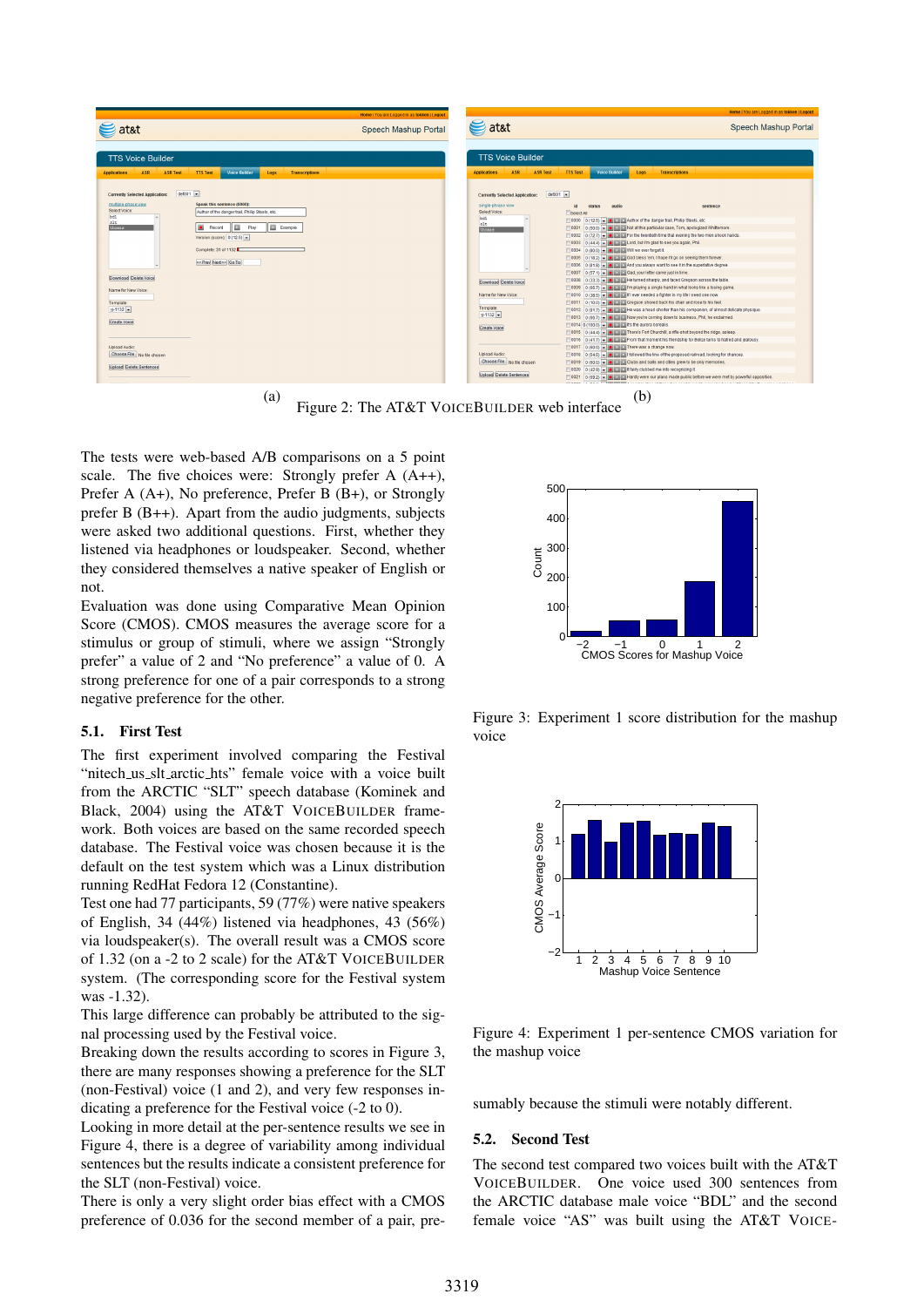BUILDER system by a representative volunteer (i.e., not a speech synthesis professional) who used the same 300 sentences. We expect differences here to reflect primarily the differences in voice quality and recording experience.

For this test there were 81 participants, 59 (73%) were native speakers of English, 32 (40%) listened via headphones, 49 (60%) via loudspeaker(s). The overall result was a CMOS score of 0.47 (on a -2 to 2 scale) for the AS voice, -0.47 for the BDL voice.



Figure 5: Experiment 2 score distribution for the AS voice



Figure 6: Experiment 2 per-sentence CMOS variation for the AS voice

In this case Figure 5 shows a more evenly balanced set of scores. The notable point is perhaps that there are few cases where the BDL voice is strongly preferred. In Figure 6 for this experiment we observe cases where particular sentences are preferred on one system or the other, with the overall trend favoring the AS voice which is preferred on average for eight of the ten sentences.

This time the order effect is 0.31. That is, listeners have a preference for the second sample in a pair on average.

#### 5.3. Third Test

The third experiment compared the same "AS" voice (300 sentences) with the highest quality ARCTIC database "SLT" voice (1200 sentences) we could build, using all available data. It is intended to indicate an approximate upper limit of improvement possible within the system.

For this third test there were 61 participants, 50 (82%) were native speakers of English, 26 (43%) listened via headphones, 35 (57%) via loudspeaker(s). The overall result was a CMOS score of 0.68 (on a -2 to 2 scale) for the SLT voice, -0.68 for the AS voice. Hence the 1200 sentence SLT voice is clearly preferred over the AS voice.



Figure 7: Experiment 3 score distribution for the AS voice



Figure 8: Experiment 3 per-sentence CMOS variation for the AS voice

Here Figure 7 indicates that the bulk of the responses favor the large SLT voice, and in more detail Figure 8 indicates that sentence by sentence the SLT voice is almost always preferred, with AS being preferred for only one sentence. The order effect this time is 0.13 on the CMOS scale, again for the second stimulus.

# 6. Conclusions

This paper introduces the AT&T VOICEBUILDER cloudbased voice building system, which enables researchers and practitioners to create their own custom TTS voice by utilizing AT&T's ASR and TTS technologies.

A representative voice from the system performs well in comparison with reference publicly available voices. Results indicate that additional recordings are likely to yield higher quality.

Future work will focus on maximizing quality and on reducing the amount of recording needed, using adaptation techniques.